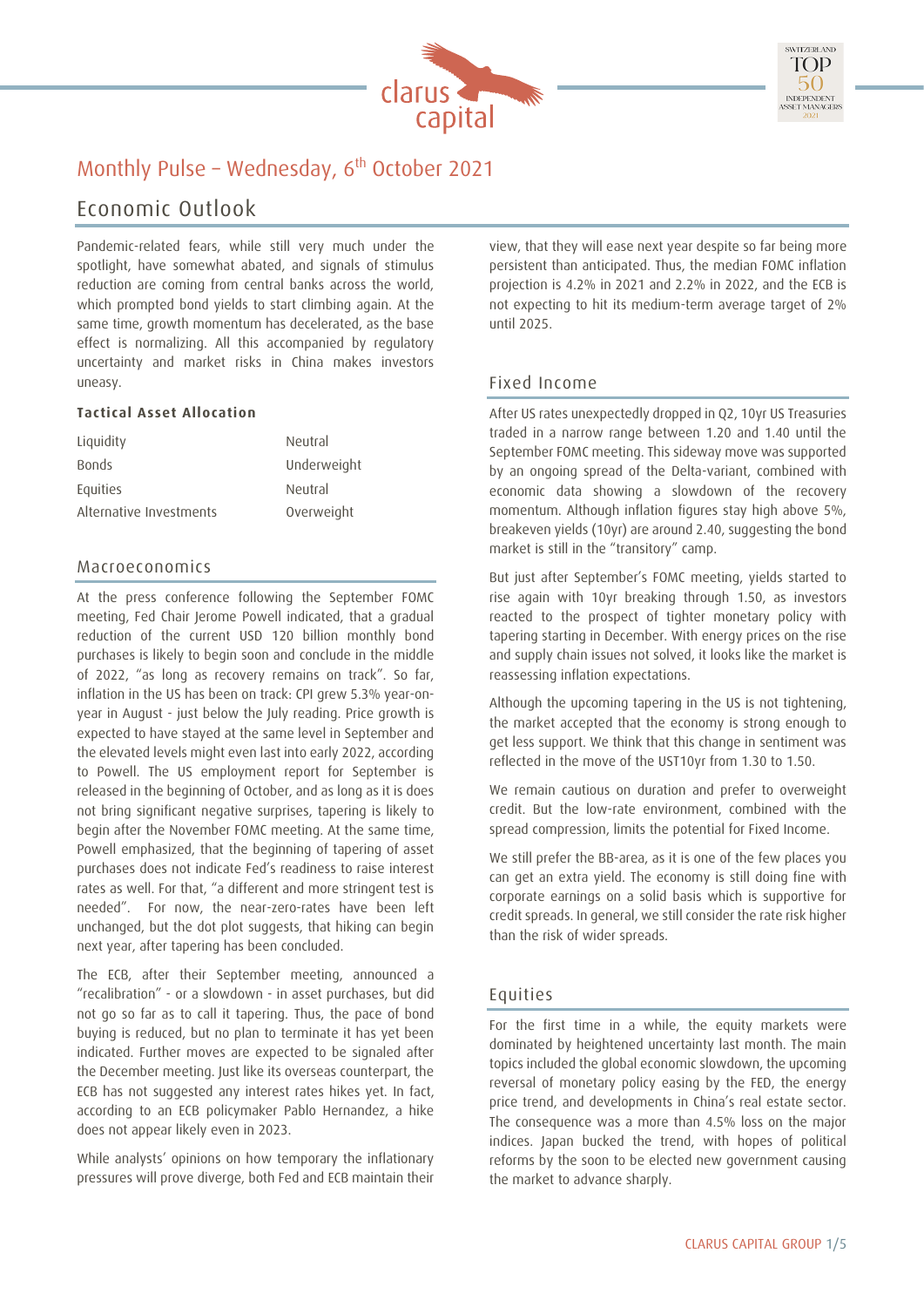

#### **Equity Indicators**

| Valuation       | Neutral  |
|-----------------|----------|
| Momentum        | Neutral  |
| Seasonality     | Neutral  |
| Macro-Economics | Positive |

Among the sectors, energy profited from the oil price trend and financial services from the higher yields and steeper yield curves.

The earnings reporting season for Q3 is likely to be more suspenseful than the preceding ones. While financial analysts' optimism is at a long-term high, the economy is now dominated by negative surprises. This could be an indication that analysts' expectations were too high. An average rise in earning of a good 28% YoY is forecast for the S&P 500. However, production and supply shortages have persisted, which is likely to have an impact on companies' costs and hence on past earnings and outlook. The consensus among analysts is mostly positive for companies, but the price reactions are likely to be more dampened due to the high expectations.

Equities are in our opinion still the favored asset class to due rising company earnings and the lack of alternatives. However, we are cautious until the next FED meeting in November and stay neutral as we expect more volatility ahead of us.

#### Alternative Investments

Third quarter saw a lot of volatility in oil prices, driven by the spread of the Delta variant of Covid-19, but the price recovered in September: WTI crude closed around USD 75 per

barrel and Brent crude around USD 78 per barrel. Due to a faster than expected oil demand recovery after yet another wave of Covid-19 and hits to production by the hurricane in the US, analysts are revising their year-end price targets higher. Thus, Goldman Sachs now expects Brent to hit USD 90 by the end of the year, high above the earlier target of USD 80. Inventories are at unusually low levels both in the US and in Europe, so supply shortage should keep oil prices elevated in the coming months.

EURUSD oscillated in the third quarter and ended September below 1.16, driven by a hawkish shift in Fed's position. 10 year US Treasury yield broke higher - above 1.50% - in the end of September, which made dollar more attractive and weighted on the currency pair.

In the third quarter, gold price was quite volatile, several times trying to break higher but failing to stabilise above USD 1800 per ounce. In September, it was in a downward trend and ended the month at USD 1756, as retail sales data in the US came out unexpectedly positive and the Fed signalled the upcoming tapering. Gold might receive a boost if inflation fears in the US become more substantiated or tapering is delayed. However, if tapering is on track and inflation - which already appears to be at or past its peak - proves transitory, gold has a further downside potential, since real interest rates are unlikely to fall lower in the current environment, tapering is about to begin in major economies, and USD is strengthening in light of the more hawkish Fed's position.

Commodities in general should continue to do well in the current environment and hedge funds and private markets offer an attractive risk-return combination, thus we continue to overweight alternative investments in our portfolios.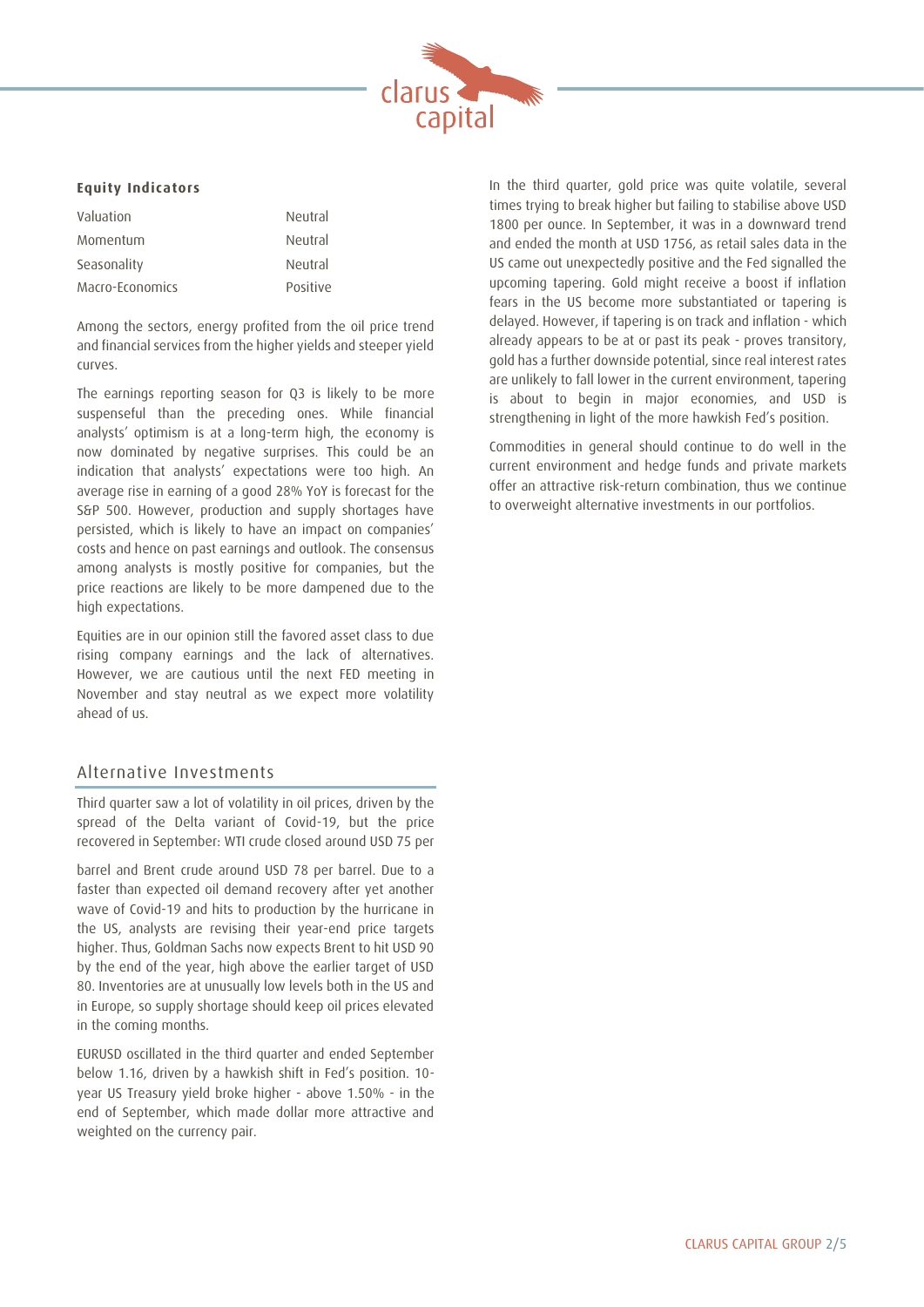

# Market Overview as of Wednesday, 06 October 2021, 3:23 PM

| Fixed Income             |              |                 |                |                    |                      |             |             |             |          |
|--------------------------|--------------|-----------------|----------------|--------------------|----------------------|-------------|-------------|-------------|----------|
|                          | Rate         | $\Delta$ 1m     | $\Delta$ 3m    | ∆ ytd              |                      | $\Delta$ 1m | $\Delta$ 3m | $\Delta$ 6m | ∆ ytd    |
| USD Overnight            | 0.07         | 0.00            | $-0.01$        | $-0.01$            | USD Deposit 1m       | 0.2%        | 0.5%        | 0.9%        | 0.9%     |
| USD 1y Swap              | 0.17         | 0.02            | 0.00           | $-0.02$            | USD Aggregate 1-3y   | $-0.1%$     | $0.0\%$     | 0.1%        | 0.1%     |
| USD 3y Swap              | 0.67         | 0.14            | 0.14           | 0.43               | USD Aggregate 3-5y   | $-0.3\%$    | $-0.1%$     | 0.1%        | $-0.7%$  |
| USD 5y Swap              | 1.07         | 0.19            | 0.19           | 0.64               | USD Aggregate 5-7y   | $-0.6%$     | $-0.3%$     | 0.9%        | $-1.7%$  |
| USD 10y Swap             | 1.53         | 0.19            | 0.20           | 0.61               | USD Aggregate 7-10y  | $-1.1%$     | $-0.8%$     | 1.7%        | $-2.6%$  |
| EUR Overnight            | $-0.48$      | 0.00            | 0.00           | 0.01               | EUR Overnight        | $0.0\%$     | $-0.1%$     | $-0.2%$     | $-0.4%$  |
| EUR 1y Swap              | $-0.50$      | 0.01            | 0.00           | 0.03               | EUR Aggregate 1-3y   | $-0.1%$     | $-0.1%$     | $-0.2%$     | $-0.3%$  |
| EUR 3y Swap              | $-0.34$      | 0.08            | 0.07           | 0.16               | EUR Aggregate 3-5y   | $-0.3\%$    | $-0.1%$     | $-0.1%$     | $-0.3%$  |
| EUR 5y Swap              | $-0.17$      | 0.14            | 0.12           | 0.28               | EUR Aggregate 5-7y   | $-0.8%$     | $-0.3%$     | $-0.3%$     | $-0.9%$  |
| EUR 10y Swap             | 0.19         | 0.19            | 0.14           | 0.45               | EUR Aggregate 7-10y  | $-1.3%$     | $-0.6%$     | $-0.6%$     | $-2.0%$  |
| CDX Xover 5y             | 3.08%        | 0.34%           | 0.35%          | 0.15%              | US Corp. HY          | $-0.3%$     | 0.4%        | $3.0\%$     | 4.4%     |
| iTraxx Xover 5y          | 2.66%        | 0.40%           | $0.33\%$       | 0.23%              | <b>EUR HY</b>        | $-0.4%$     | 0.3%        | $1.3\%$     | 3.1%     |
| Equity                   |              |                 |                |                    |                      |             |             |             |          |
|                          | <b>Price</b> | P/E             |                | D. Yield FCF yield |                      | $\Delta$ 1m | $\Delta$ 3m | $\Delta$ 6m | ∆ ytd    |
| MSCI World               | 9,083        | 19.4            | 1.9%           | 5.1%               | <b>MSCI World</b>    | $-4.7%$     | $-0.5%$     | 5.7%        | 13.4%    |
| S&P 500                  | 4,346        | 21.4            | 1.4%           | $3.3\%$            | S&P 500              | $-4.2%$     | 0.1%        | 6.7%        | 15.7%    |
| NASDAQ                   | 14,674       | 27.7            | 0.7%           | 3.0%               | NASDAQ               | $-6.3\%$    | $-0.8%$     | 8.1%        | 13.9%    |
| Euro Stoxx 50            | 4,002        | 16.0            | 2.9%           | 14.8%              | Euro Stoxx 50        | $-5.8%$     | $-1.3%$     | 0.8%        | 12.6%    |
| <b>SMI</b>               | 11,503       | 18.1            | 2.8%           | 6.1%               | <b>SMI</b>           | $-7.5\%$    | $-3.9%$     | 2.9%        | $7.5\%$  |
| <b>FTSE 100</b>          | 6,995        | 12.2            | $4.2\%$        | 10.5%              | <b>FTSE 100</b>      | $-2.7%$     | $-1.5%$     | 2.5%        | $8.3\%$  |
| <b>DAX</b>               | 14,947       | 14.5            | 2.7%           | 8.8%               | <b>DAX</b>           | $-6.2\%$    | $-3.6%$     | $-1.7%$     | 9.0%     |
| <b>MSCI Asia Pacific</b> | 193          | 14.9            | $2.5\%$        | 6.8%               | MSCI Asia Pacific    | $-6.8%$     | $-6.6%$     | $-7.1%$     | $-3.7%$  |
| FTSE China A50           | 15,486       | 13.0            | $2.5\%$        | 12.9%              | FTSE China A50       | 2.4%        | $-11.9%$    | $-11.5%$    | $-12.5%$ |
| MSCI Emerging Market     | 1,237        | 2.9             | 2.8%           | 6.5%               | MSCI Emerging Market | $-6.6%$     | $-8.2%$     | $-8.2%$     | $-4.2%$  |
| PH Semiconductor         | 3,227        | 19.4            | $1.3\%$        | 3.9%               | PH Semiconductor     | $-5.9%$     | $-2.4%$     | $-1.2%$     | 15.4%    |
| Commodity                |              |                 |                |                    |                      |             |             |             |          |
|                          | <b>Price</b> | <b>FCST 21</b>  |                | FCST 22 ∆ Future   |                      | $\Delta$ 1m | $\Delta$ 3m | $\Delta$ 6m | ∆ ytd    |
| Gold                     | 1,757        | 1779.5          | 1718.75        | $-0.3%$            | Gold                 | $-4.1%$     | $-2.1%$     | 0.9%        | $-7.3\%$ |
| Silver                   | 22.41        | 25.15           | 22.87          | 1.7%               | Silver               | $-9.7%$     | $-14.5%$    | $-11.6%$    | $-15.9%$ |
| Platinum                 | 962          | 1088.38         | 1152.5         | 1.3%               | Platinum             | $-6.1\%$    | $-11.6%$    | $-22.9%$    | $-11.8%$ |
| Palladium                | 1,864        | 2539.49 2448.75 |                | 7.8%               | Palladium            | $-22.9%$    | $-33.4%$    | $-30.6%$    | $-23.7%$ |
| Crude Oil                | 78.12        | 66.25           | 67.25          | $-2.9%$            | Crude Oil            | 13.1%       | 10.9%       | 34.3%       | 63.3%    |
| Brent Oil                | 81.87        | 69              | 68.25          | $-5.2\%$           | Brent Oil            | 14.3%       | 13.8%       | 34.2%       | 61.3%    |
| Foreign Exchange         |              |                 |                |                    |                      |             |             |             |          |
|                          | Price        | <b>FCST 21</b>  | <b>FCST 22</b> | ∆ Spot             |                      | $\Delta$ 1m | $\Delta$ 3m | $\Delta$ 6m | ∆ ytd    |
| EUR/USD                  | 1.1544       | 1.18            | 1.18           | $2.2\%$            | EUR/USD              | $-2.8%$     | $-2.3%$     | $-2.6%$     | $-5.6\%$ |
| GBP/USD                  | 1.3575       | 1.38            | 1.43           | $5.2\%$            | GBP/USD              | $-1.9%$     | $-1.5%$     | $-1.8%$     | $-0.6%$  |
| USD/CHF                  | 0.9289       | 0.92            | 0.93           | 0.1%               | USD/CHF              | $-1.5\%$    | $-0.4%$     | 0.4%        | $-4.7\%$ |
| USD/JPY                  | 111.39       | 111             | 112            | 0.5%               | USD/JPY              | $-1.4%$     | $-0.7%$     | $-1.4%$     | $-7.3\%$ |
| EUR/CHF                  | 1.0723       | 1.09            | 1.12           | 4.4%               | EUR/CHF              | $1.3\%$     | 1.9%        | 3.1%        | 0.9%     |
| USD/RUB                  | 72.39        | 72.02           | 70             | $-3.4%$            | USD/RUB              | 0.8%        | 2.9%        | 6.7%        | 2.8%     |
| EUR/RUB                  | 83.57        | 84.95           | 84.35          | 0.9%               | EUR/RUB              | 3.7%        | $5.2\%$     | $9.5\%$     | $8.5\%$  |

Source: Clarus Capital Group, Bloomberg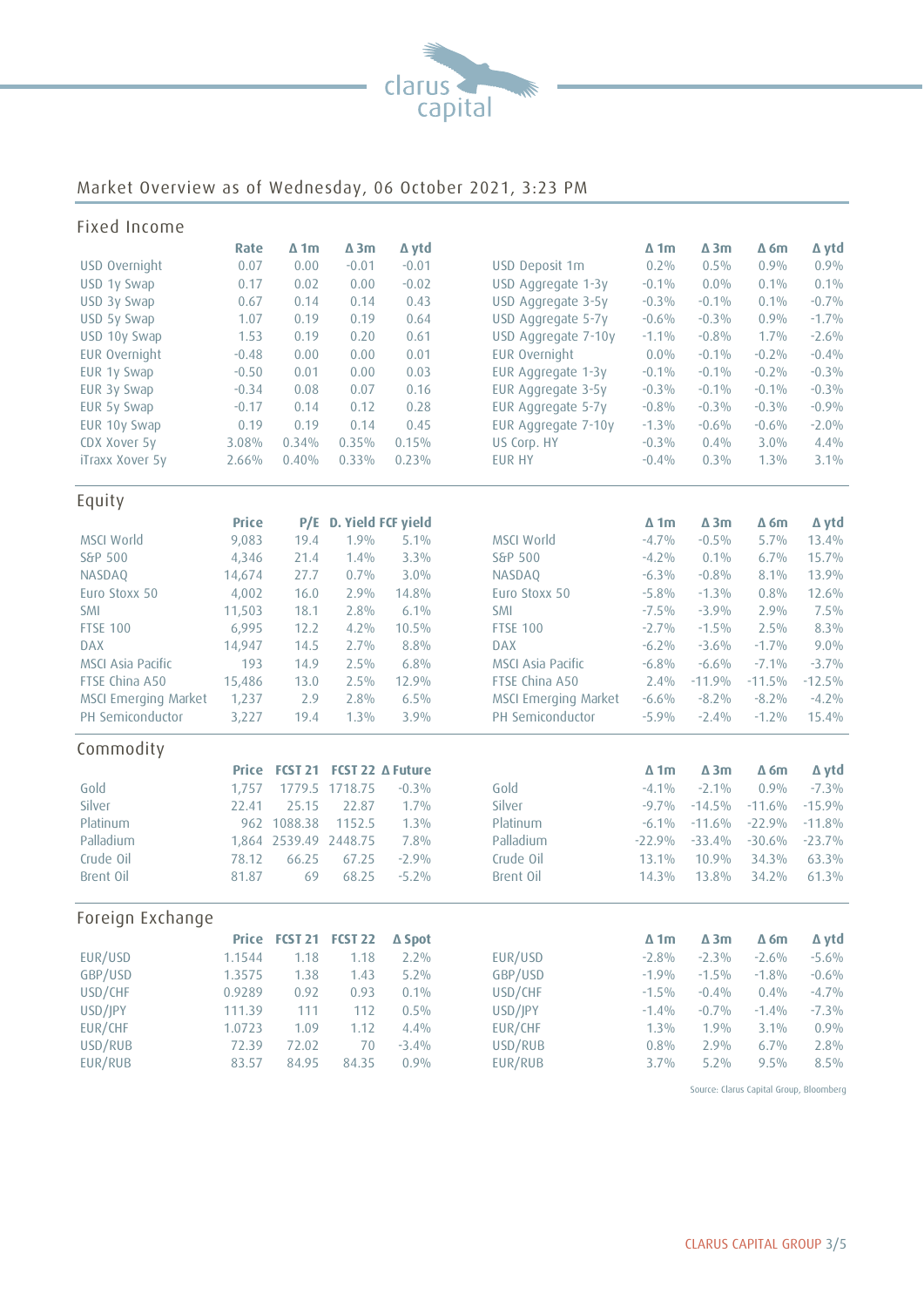

# Special Topics

### China

Although we like the BB-sector we still avoid touching China as the current situation in Evergrande doesn't look very promising. The company has been in trouble for some time. Bonds have been trading at highly distressed levels for a while.

Is it a "Lehman moment"? No. But we shouldn't underestimate the implications for weaker, red-labelled developers and the whole sector that depends on it.

A restructuring is imminent with USD-bond holders most likely forced to accept large haircuts.

The property sector is an important part of the Chinese economy (directly 14% of GDP, indirectly 25%), therefore we don't expect any policy mistake. Yes, default rates will increase as they separate the wheat from the chaff now, but we don't think they pose the risk of a disorderly restructuring of an important part of the economy. Potential Government support would target only the threat to financial, economic, and social stability but not to the company itself.

We are more concerned about the impact of slowing growth in the most important part of the Chinese economy combined with an energy crunch which will hurt commodity prices and the risk premium for China.

We remain cautious on China HY and would only buy solid, green-labelled developers and SOEs when it comes to price distortions because of market liquidity issues.

However, tighter rules in some sectors as well as the Evergrande situation have shed some light on the second biggest capital market. From a portfolio perspective, Chinese investments should not be neglected, but they should be chosen very carefully. Therefore, we recommend investing into China with active funds as uncertainties will only increase in the near future.

#### Germany

What is to follow after the long period of Merkel's reign is still undecided. If you look into the election campaigns, it seems that housing affordability has become a major topic.

However, there are significant differences between how the parties plan to solve the problem. While the conservatives (Christian Democrats, CDU/CSU) and liberals (FDP) are in favour of market mechanisms and more construction activities, the Social Democrats (SPD) and the Green party (Grüne) advocate for tighter regulation. The Left party (Linke) does not only want (much) tighter regulation but supports expropriation and socialization.

After the CDU/CSU was comfortable in the lead at the beginning of the year, over the past few weeks the social democrats have taken the lead in the polls and won the election, now making a left-wing coalition (SPD-Grüne-Linke) possible. As such a coalition would unite parties advocating tighter rental market controls and market interventions culminating in expropriations, we think a left-wing coalition should be seen as a risk for the sector. However, this is rather a tail risk, since such a coalition has only a tiny majority in the parliament and there would be significant conflict potential in many policy areas.

Next weeks will show how the coalitions are going to be formed, but it will not be an easy start into the new era. For the European Union, this will only strengthen the France-Italy axis and therefore be accommodative for the markets.